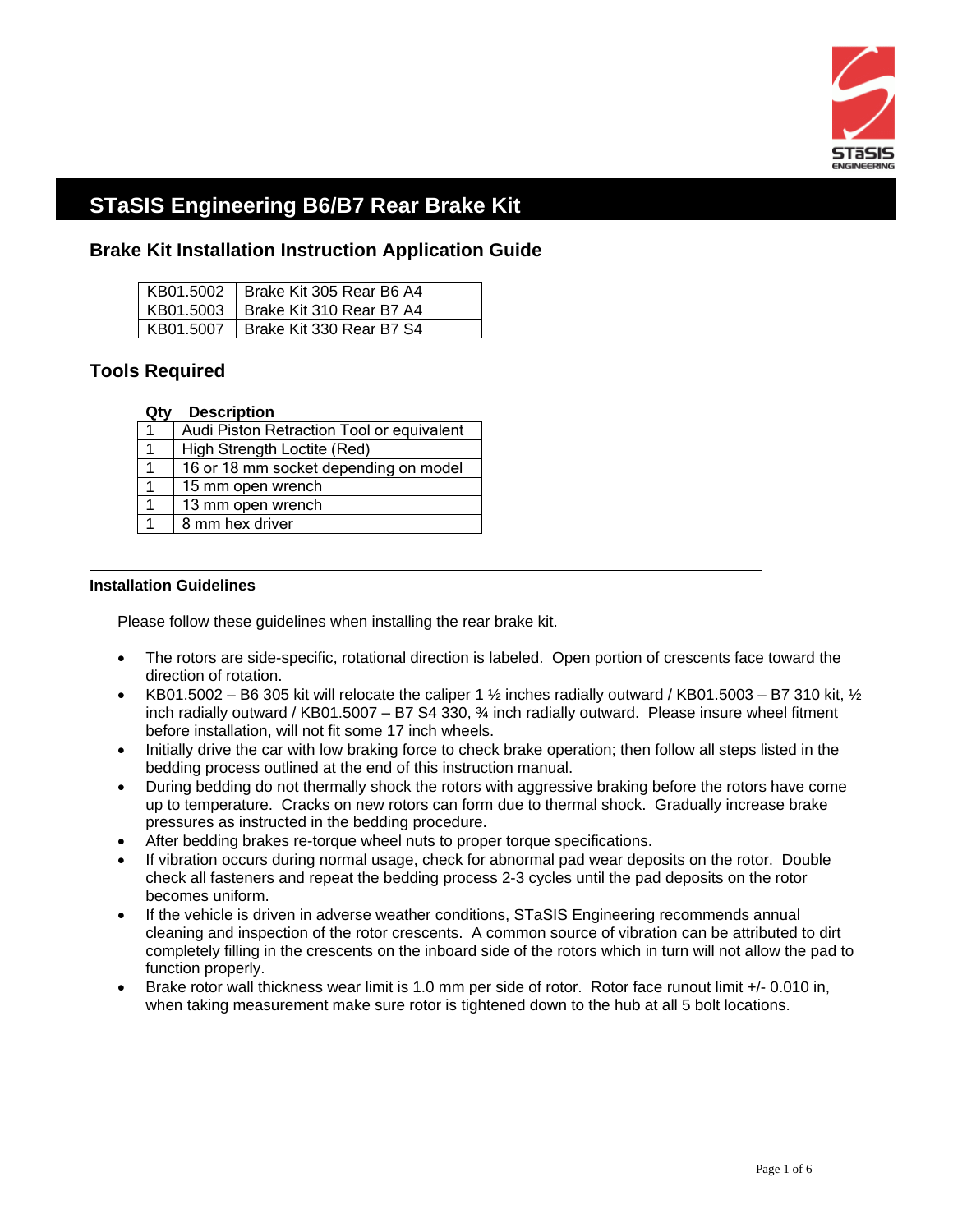

# **STaSIS Brake Kit Limited Warranty**

### **Lifetime Limited Warranty**

Stasis Engineering warrants its line of Alcon based brake kits against manufacturing and material defects for the lifetime of its operation to the original retail purchaser (referred to as "consumer" herein). This warranty cannot be transferred to another individual or entity and is limited to the following listed terms and conditions-

- Included Warranty Card must be returned after installation for warranty terms to be in effect. If no warranty card is on file for the consumer requesting the warranty, all terms will be null and void.
- Limited warranty covers parts against manufacturing, material, and workmanship defects.
- Brake pads are considered wear items and are not covered after installation and initial use.
- Warranty claims for brake system vibration and noise from the rotors must be evaluated and inspected by STaSIS Engineering for approval.
	- o Due to the high performance aspects of this brake system, STaSIS Engineering recommends annual inspection and cleaning of the rotors and pads. If excessive pad deposits are found, the consumer is recommended to follow the bedding procedure cycle until the vibration has dissipated. See cleaning and bedding instructions.
	- $\circ$  Brake system vibrations attributed to uneven pad deposits, pad deposits of dissimilar material (changing the pad compound), overheating, and/or improper cleaning of rotors and pads, is not covered under this warranty.
	- $\circ$  Brake rotor wall thickness wear limit is 1.0 mm per side of rotor. Warranty coverage does not apply to any rotors with over 0.75mm of wear per side
- For brake system vibration issues deemed not to be covered under this warranty, STaSIS Engineering offers a rotor surface grinding service.
	- o Consumers must schedule service directly with STaSIS Engineering, parts must be returned with a STaSIS issued RMA number which is issued when scheduled.
	- $\circ$  Service consists of a surface grind on both sides of 2 brake rotors. Grinding will remove all traces of pad material on the surface and the depth of grind is minimal and will not affect service life. Cost to consumer - \$249.00 per pair plus any applicable shipping charges.
	- o Rotor grinding service requires a minimum of 7-10 days service time.
	- $\circ$  Consumer will be advised of any added costs from worn or damaged parts requiring replacement before re-assembly.
- Caliper piston seals are warranted against leakage and faulty functionality for 30 days after the purchase date. If there are piston retraction issues after usage, piston seal rebuild kits are available to the consumer - \$130.00 per kit per pair of calipers. A complete caliper rebuild service is also offered through STaSIS Engineering - \$350.00 per pair.
- Corrosion damage due to environmental conditions is not covered under the lifetime warranty
- STaSIS Engineering reserves the right to make changes to the design of the assembly without assuming any obligation to modify or update any products previously manufactured.
- Warranty will be honored based on the evaluation and the discretion of STaSIS engineering. All warranty requests honored by STaSIS will include all return shipping costs at the calculated ground shipping rate. If expedite service is requested, customer must cover the cost difference.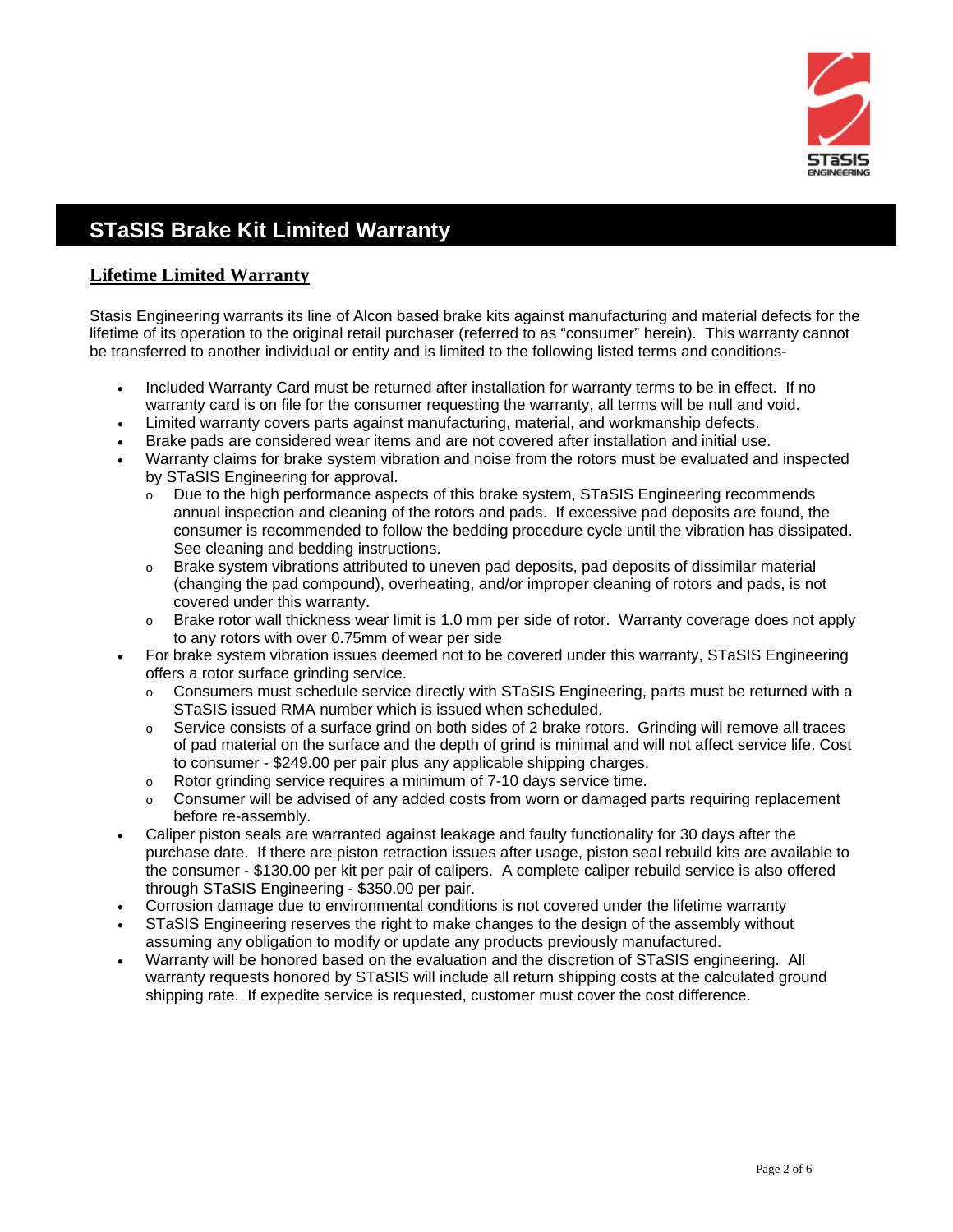## **STaSIS Brake Kit Limited Warranty**

INDEMNIFICATIONS: Customer agrees to indemnify, hold harmless STaSIS, the STaSIS authorized dealership, and Audi of America against any and all claims, actions, and damages including injuries to persons and/or death or disease arising or alleged to arise, in whole or in part due to the performance enhancement of the vehicle.

EXCLUSIONS: STaSIS only warrants parts sold in, and installed on, automobiles built to United States and Canada specifications. "Defects in material and workmanship" shall not include the effects of normal wear and tear of a part installed on a performance-enhanced automobile.

This Limited Warranty is void if STaSIS or its designated representative determines that the STaSIS part has been subjected to alteration, neglect, misuse or abuse; if any repairs have been attempted by anyone other than STaSIS or its designated representative; or if failure is cause by accident, acts of God or other causes beyond the control of STaSIS. Neglect, misuse and abuse include any installation, operation or maintenance of the automobile or part not in conformity with the instructions contained in the documentation provided with the automobile and part or otherwise available from automobile manufacturer or STaSIS.

LIMITATIONS: No agent, dealer, distributor, service company or other party is authorized to change, modify or extend the terms of this Limited Warranty in any manner whatsoever.

DISCLAIMERS: STaSIS and its representatives shall not be liable for any injury, loss, cost or other damage, whether incidental or consequential, arising out of any defect covered by this Limited Warranty, including, without limitation, towing charges, rental car fees, labor for installation and removal of the product(s), loss of use of the automobile while it is being repaired, or damages resulting from the enhanced performance of the automobile, even if STaSIS has been advised of the possibility of such damage. The liability for materials and workmanship of STaSIS under this Limited Warranty, if any, shall not exceed the sum of the original amount paid for the defective product. These disclaimers shall be equally applicable to any service provided by STaSIS or its designated representatives.

LEGAL RIGHTS: This Limited Warranty gives purchasers of STaSIS parts specific legal rights. Purchasers/consumers may have other rights which vary from state to state. Some states do not allow limitations on how long an implied warranty lasts, so this limitation may not apply.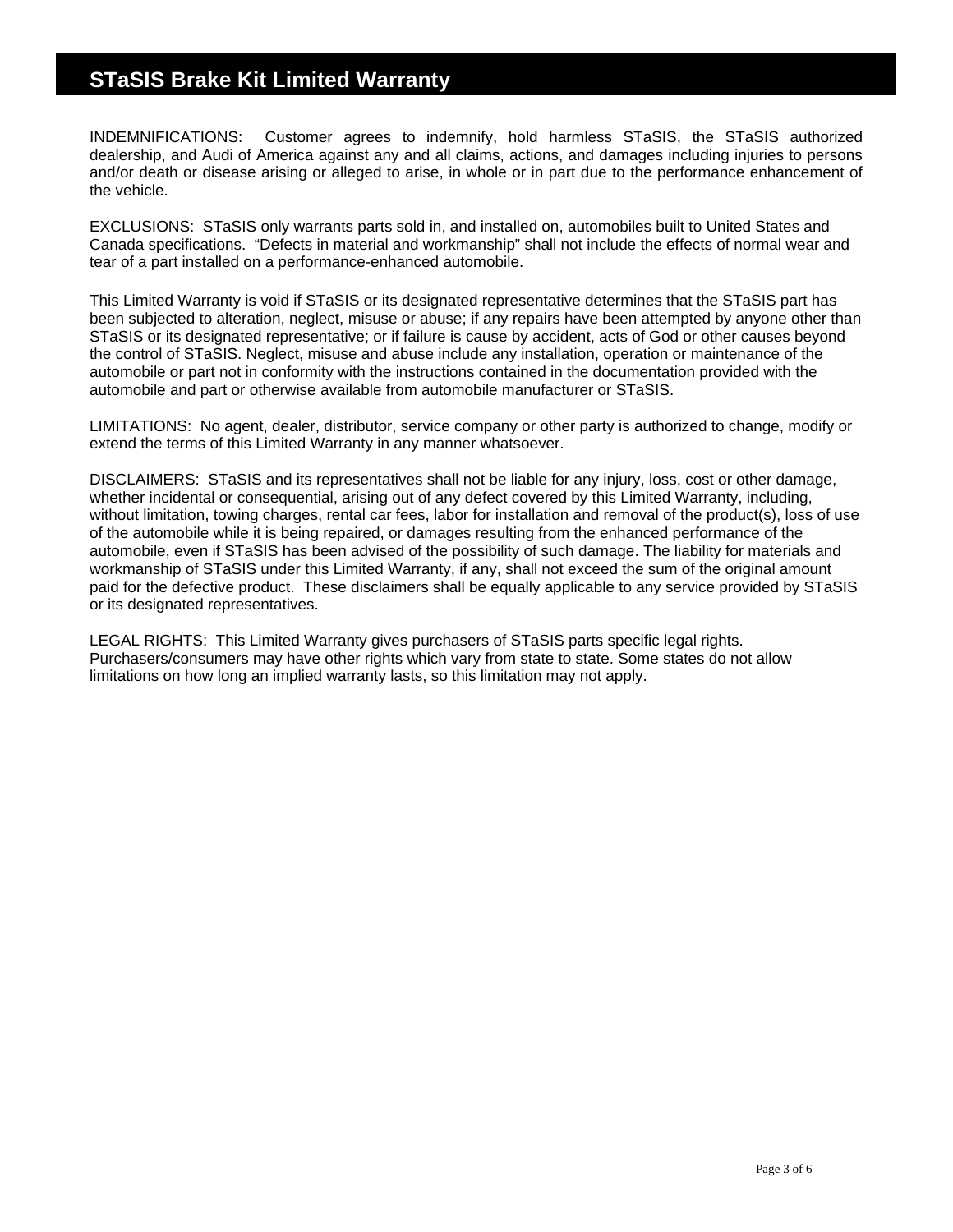### **Instructions**

| 1              | Support car on jackstands and remove the rear<br>wheels. Be sure to use the factory recommended<br>jacking points. Once car is fully supported be sure<br>to release the parking brake.                                                                                                                                                                                                                                                     |  |
|----------------|---------------------------------------------------------------------------------------------------------------------------------------------------------------------------------------------------------------------------------------------------------------------------------------------------------------------------------------------------------------------------------------------------------------------------------------------|--|
| $\overline{2}$ | Remove the brake caliper from the caliper carrier.<br>Use a 15mm wrench to hold the flats on the sliding<br>caliper mount while loosening the retaining bolts<br>with a 13mm wrench. Leave hydraulic brake lines<br>and parking brake cable intact.                                                                                                                                                                                         |  |
|                | Disconnect the parking brake cable from the two<br>attachment points on the metal clip attached to the<br>bottom of the control arm.<br>Once removed, support the caliper with a bungee<br>cord to avoid stressing the brake lines.                                                                                                                                                                                                         |  |
| 3              | Remove the two M10 flange bolts holding the<br>caliper carrier to the rear suspension member.<br>Remove rotor locating bolt and brake rotor. Rotor<br>locating bolt will be reused with the STaSIS rotor.<br>On the bench, attach the supplied caliper bracket to<br>the caliper carrier using the supplied socket head<br>M10 x 1.25 bolts. Tighten bolts to 55 ft-lb, apply a<br>small amount of Loctite to the bolts before<br>assembly. |  |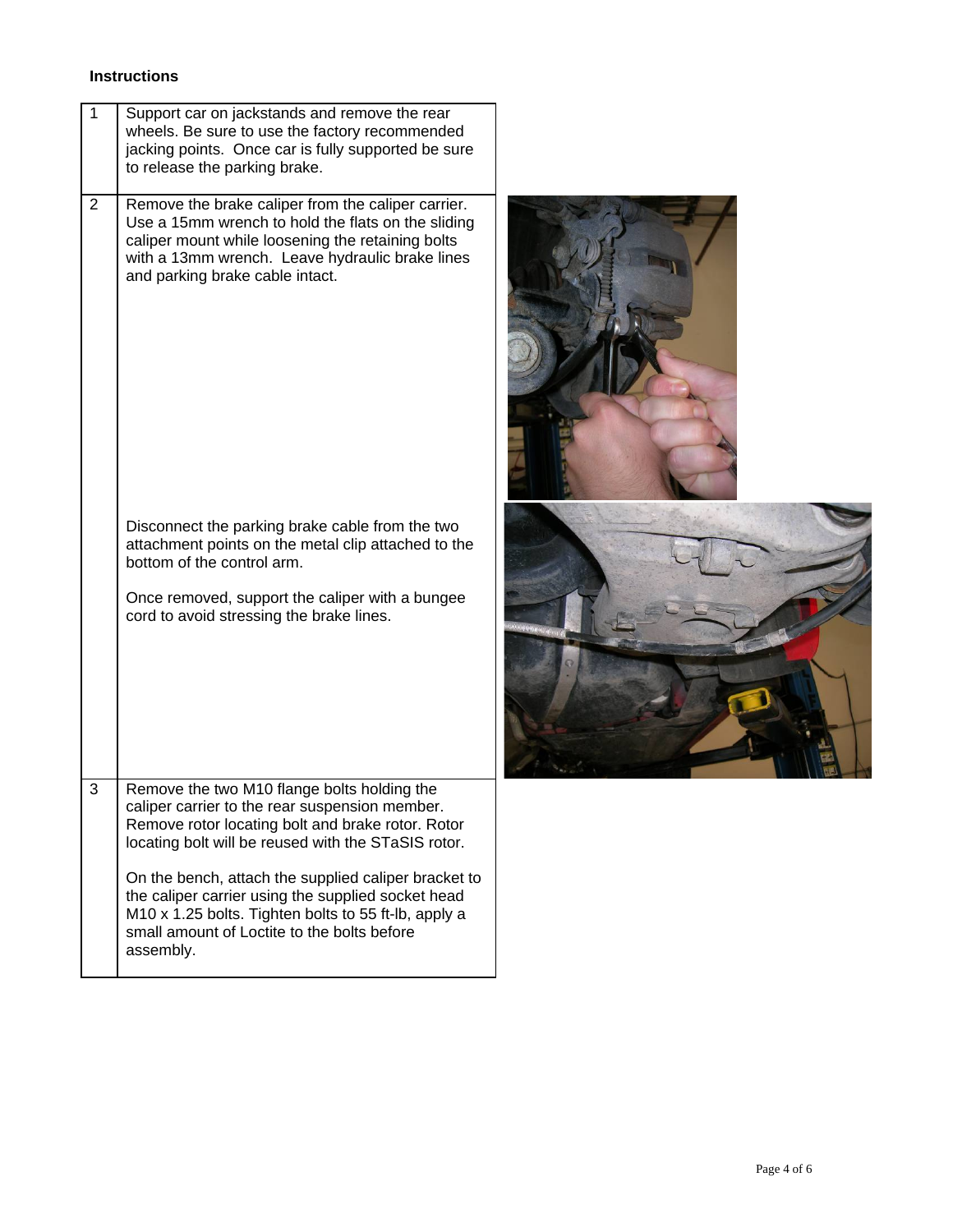| $\overline{4}$ | Reinstall caliper into caliper carrier, hand tighten<br>caliper retaining bolts.<br>OPTIONAL: If installing new brake pads, use the<br>Audi piston retraction tool to retract rear brake<br>pistons and install new brake pads per factory<br>service manual.                                                                                                                                                                                                                                                                                  |                         |  |
|----------------|------------------------------------------------------------------------------------------------------------------------------------------------------------------------------------------------------------------------------------------------------------------------------------------------------------------------------------------------------------------------------------------------------------------------------------------------------------------------------------------------------------------------------------------------|-------------------------|--|
| 5              | Install the new rotor making sure it is free of dirt and<br>grease. Tighten the rotor retaining bolt to 48 in-lbs.<br>Be sure to install the correct rotor on the correct<br>side of the vehicle. STaSIS rotors are directional<br>and improper installation will adversely affect<br>braking performance.<br>Install the caliper assembly with the STaSIS bracket<br>onto the rear suspension member, re-using the M10<br>flange bolts removed in step 3. Tighten to<br>55 ft-lbs.<br>Tighten caliper to carrier retaining bolts to 25 ft-lbs | <b>Front Of Vehicle</b> |  |
| 6              | Re-attach parking brake cable on the inside clip<br>ONLY! This step is crucial because it allows the<br>proper slack for the lines to reach the calipers in<br>their new location.                                                                                                                                                                                                                                                                                                                                                             |                         |  |
| 7              | Install the wheel and tighten lug bolts.<br>Note - Do not fully torque lug bolts until vehicle is unsupported and sitting at ride height.                                                                                                                                                                                                                                                                                                                                                                                                      |                         |  |
|                | Rotate the wheel making sure the pads do not drag from the parking brake cable.                                                                                                                                                                                                                                                                                                                                                                                                                                                                |                         |  |
| 8              | Test drive the car using the brakes gently.                                                                                                                                                                                                                                                                                                                                                                                                                                                                                                    |                         |  |
|                | WARNING: Do not aggressively test the brakes until they are properly bedded.                                                                                                                                                                                                                                                                                                                                                                                                                                                                   |                         |  |
|                | Bed the pads and rotors. See the Bedding Procedure attached to these installation instructions. After brakes<br>are fully bedded recheck wheel lug bolt torque.                                                                                                                                                                                                                                                                                                                                                                                |                         |  |